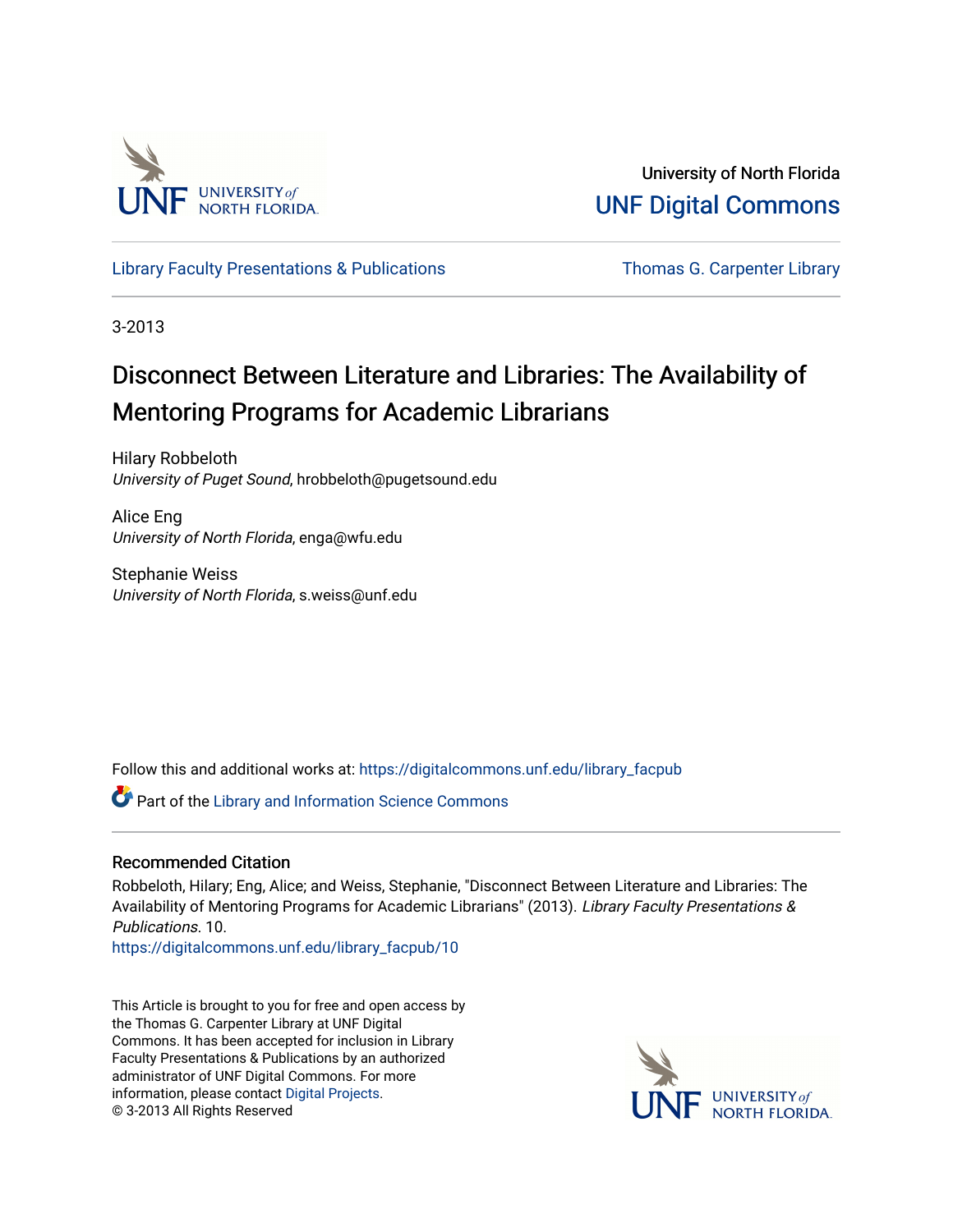# Disconnect Between Literature and Libraries: The Availability of Mentoring Programs for

Academic Librarians

Hilary Robbeloth

Metadata and Collection Services Librarian

University of Puget Sound

Alice Eng

Electronic Resources Librarian

University of North Florida

Stephanie Weiss Public Services Librarian University of North Florida

#### **Abstract**

Our goal in this study was to determine the likelihood that a recent graduate entering his or her first professional position or a transitioning librarian would have access to formal mentoring programs. The study suggests that, while formal mentoring is valuable, more emphasis needs to be focused on creating formal mentoring programs to make them more widely available.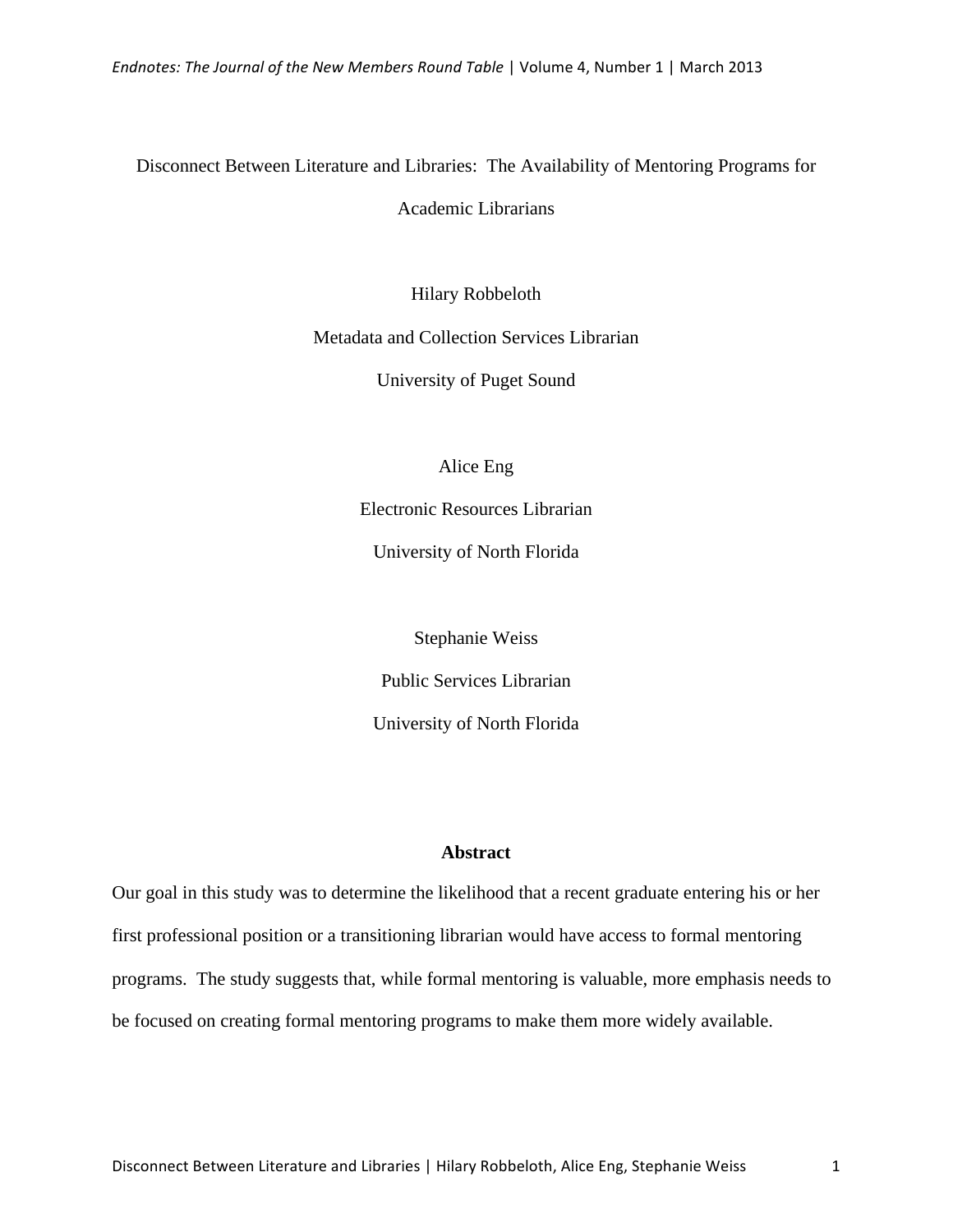#### **Introduction**

Articles on formal mentorship programs for academic librarians abound. They often endorse the benefits mentoring provides to both those receiving the mentoring (the mentees) and to the mentors themselves. The purpose of this study is to investigate the prevalence of formal mentorship programs in academic libraries, particularly those designed for new librarians and librarians going through the promotion process. While informal mentoring may be prevalent, it is not easy to evaluate. Formal mentorship programs have an official status that can be more easily assessed.

However, there are many ways "mentorship" can be defined and identified. According to Goldman (2011), mentoring is often defined as a process that supports the mentee's career growth by providing coaching, visibility, protection, and challenging assignments. Additionally mentors support psychological development by acting as a role model, providing confirmation, counseling, and friendship (p. 3). Traditionally, mentoring is seen as a relationship between two co-workers, with the mentor being more experienced and possibly even a supervisor, while the mentee is a junior employee (Mavrinac, 2005, p. 395). Mentoring can occur formally or informally. Formal mentoring happens through official programs offered by an institution, such as the work place or an association. Informal mentoring is unstructured and generally happens through personal relationships or social networks and can be problematic in that it requires the mentee to have appropriate resource pools of mentors (Goldman, 2011, p. 4).

This study was designed to answer the following questions about formal mentoring programs: 1) What is the likelihood a recent graduate entering the profession will have a work appointed mentor in their first professional position? 2) Are there resources for a new librarian to identify an official mentoring program if their employer does not provide one? And, 3) Where is the best place to find a mentor program?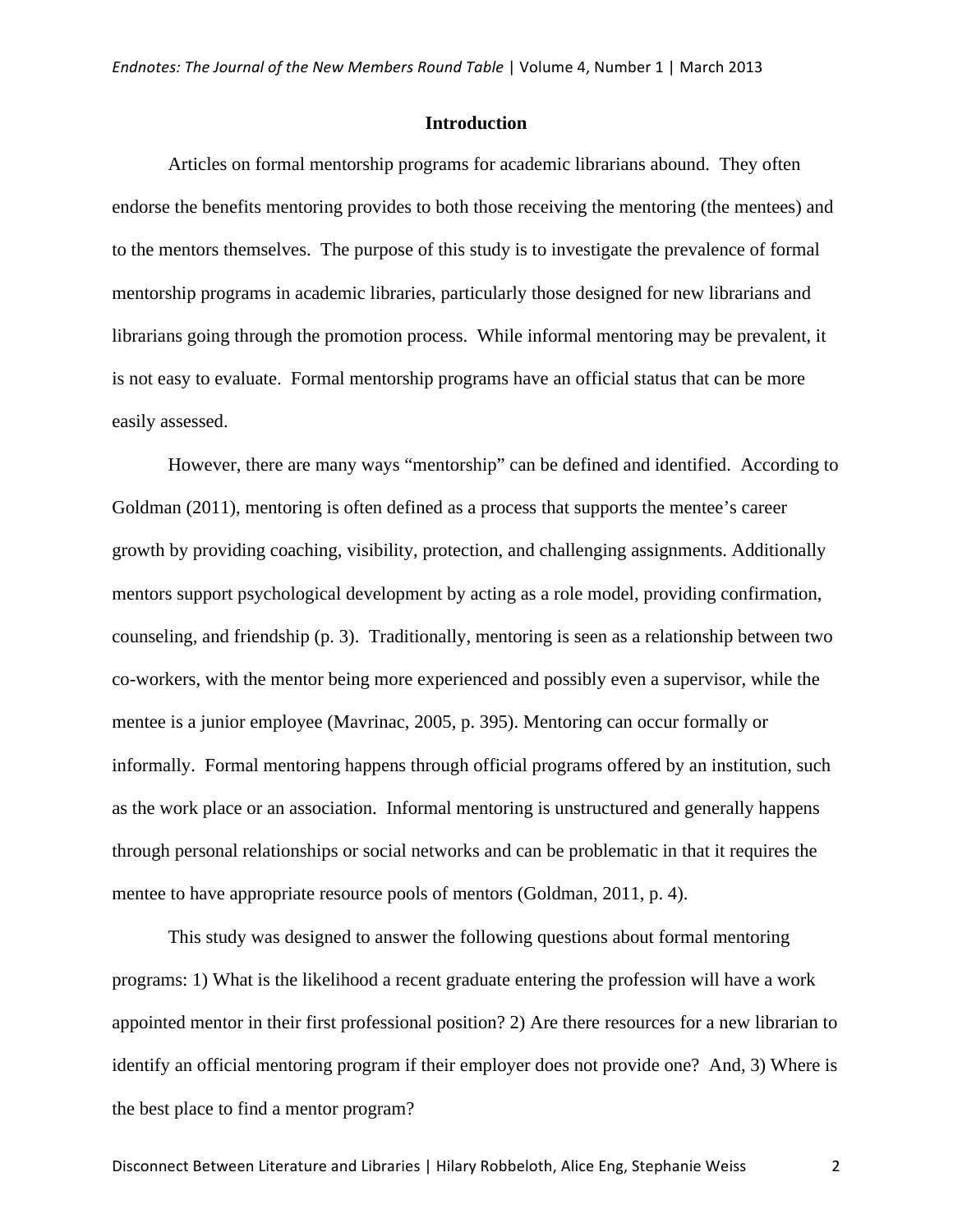#### **Methodology**

This study consisted of a survey of library organizations in the United States from four categories: academic libraries, library residency programs, library associations, and library and information science graduate programs. These library organizations were chosen as those most likely to provide their constituents with access to formal mentorship programs for their interest in providing professional development.

Twenty-seven academic libraries were identified from the list of the Association of College and Research Libraries (ACRL) Excellence in Academic Libraries Award recipients from 2000-2011 and the Princeton Review list of top libraries (chosen by students) for 2011. Nine current residency programs were identified by using the lists of programs on the ACRL Residency Interest Group webpage and the American Library Association (ALA) list of internships and residencies on the Spectrum wiki (ACRL, 2011; ALA, 2011). Thirty-seven associations were identified using Wikipedia's "List of library associations." Associations that were not available for academic librarians, for example public library specific organizations, were excluded. Finally, forty-nine U.S. library and information science graduate programs were chosen from the searchable database of ALA accredited programs. Twenty of those forty-nine contacted responded. Of the contacted 122 library organizations, 92 responded.

Respondents answered four survey questions via phone, email, and online messaging "chat" services. The survey was conducted during the month of July 2012. The following four survey questions were asked: 1) Do you have an official mentoring program? 2) Who participates? 3) How long is the program? And, 4) Are there enough mentors for the mentees? The responses were compiled in a spreadsheet and results were analyzed using pivot tables.

#### **Literature Review**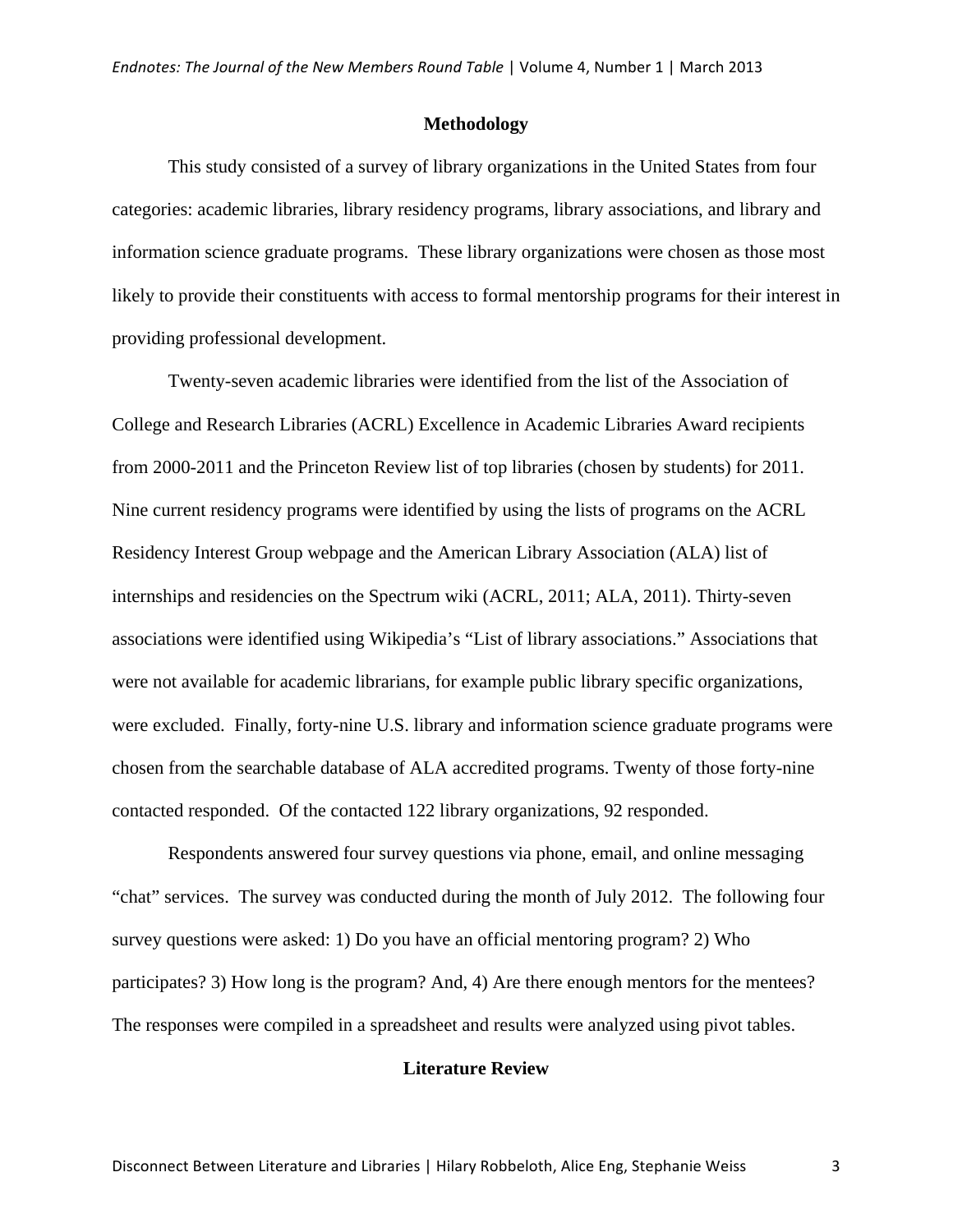The benefit of mentoring within the library work environment is well documented in the library and information science literature. Mentoring provides library professionals guidance as they start their careers and assistance during times of transition with support to overcome professional challenges (Bosch, Ramachandran, & Wakiji, 2010, p. 58).

Support can be achieved through informal mentoring, but this shifts responsibility to initiate and organize the mentoring process to the mentee. This is problematic, because a new librarian may not have the network or knowledge to find a mentor. Mentoring programs can cushion and guide the process, especially for introverted individuals (Stephens, 2011, p. 38). According to Lee (2009), effective and structured mentorship significantly impacts employee success and confidence, giving the newly hired librarian an orientation to the university, to the library, and to their professional position and responsibilities (p. 35).

Such formal mentoring programs benefit library organizations as a means for recruitment and retention of the library workforce, while benefiting the employee by engaging them in ongoing learning and professional development (Freedman, 2009, p. 172). Mentorship begets mentorship and provides a mechanism for knowledge transfer (Robinson, 2011, p. 13). Reverse mentoring relationships, "where the lesser experienced protégé helps the mentor to master a new technology or concept" are a valuable form of mentoring as well (Murphy, 2008, p. 436). Mentoring of librarians should be promoted in academic libraries, since few academic librarians have had the rigorous advising and mentorship of the doctoral process that teaching faculty colleagues have had, "so mentoring is an important aspect of career development" (Osif, 2008, p. 346). A doctoral advisor acts as a role model and supports the student's career growth with sponsorship, exposure, and counseling. Neyer and Yelinek (2011) also found a positive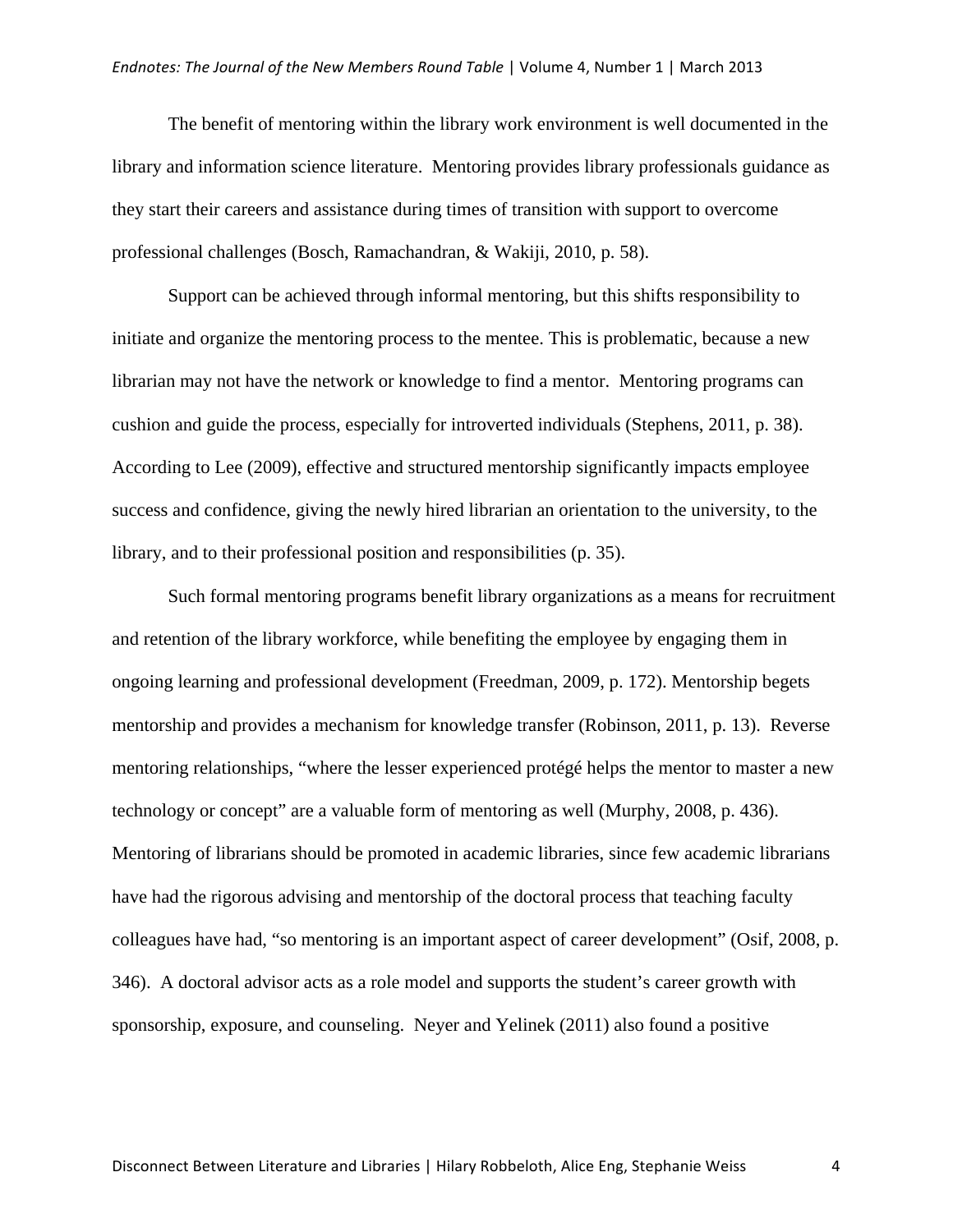correlation between librarians who had published multiple peer-reviewed articles and those who had been both mentors and mentees (p. 220).

However, as other researchers have noted, mentorship programs are not without problems. According to Murphy (2008), "traditional hierarchical mentoring relationships are no longer sufficient for developing tomorrow's library leaders" (p. 434) Differences between the tenure process under which the mentor qualified can result in senior librarian mentors giving contradictory or incorrect information for newer individuals seeking tenure (Murphy, 2008, p. 435). Murphy (2008), Munde (2000), and Goldman (2011) surmise impending retirements will lead to fewer tenured faculty to act as mentors, though Murphy and Munde suggest there could be a move toward more peer or mid-level to new professional mentoring and succession planning (Murphy, p. 435; Munde, p. 171; Goldman, p. 7). Burdensome time commitments, unfair expectations, inequity, and overdependence are potential problems that could cause a mentoring relationship to falter (Goldman, 2011, pp. 3-4). Libraries must be aware of the pitfalls of a mentor-mentee mismatch and the potential obstacles of authority in boss-subordinate mentoring relationships (Freedman, 2009, p. 174).

Goldman (2011) remarks that mentorship problems can be avoided with training and clear expectations for both mentors and mentees (p. 7). As Osif (2008) points out, there is no magic formula for successful mentoring programs, but many authors describe the traits of successful mentor-mentee pairings (p. 346). The importance of communication is noted by Ptolomey (2008), Neyer and Yelinek (2011), and Saylor, Wolfe, and Soderdahl (2011). Ptolomey (2008) urges mentees to "be open and honest about what you are looking for or what you are trying to achieve" (p. 311). Lack of information can stall projects as well as the development of the relationship between a mentor and mentee (Saylor, Wolfe, & Soderdahl,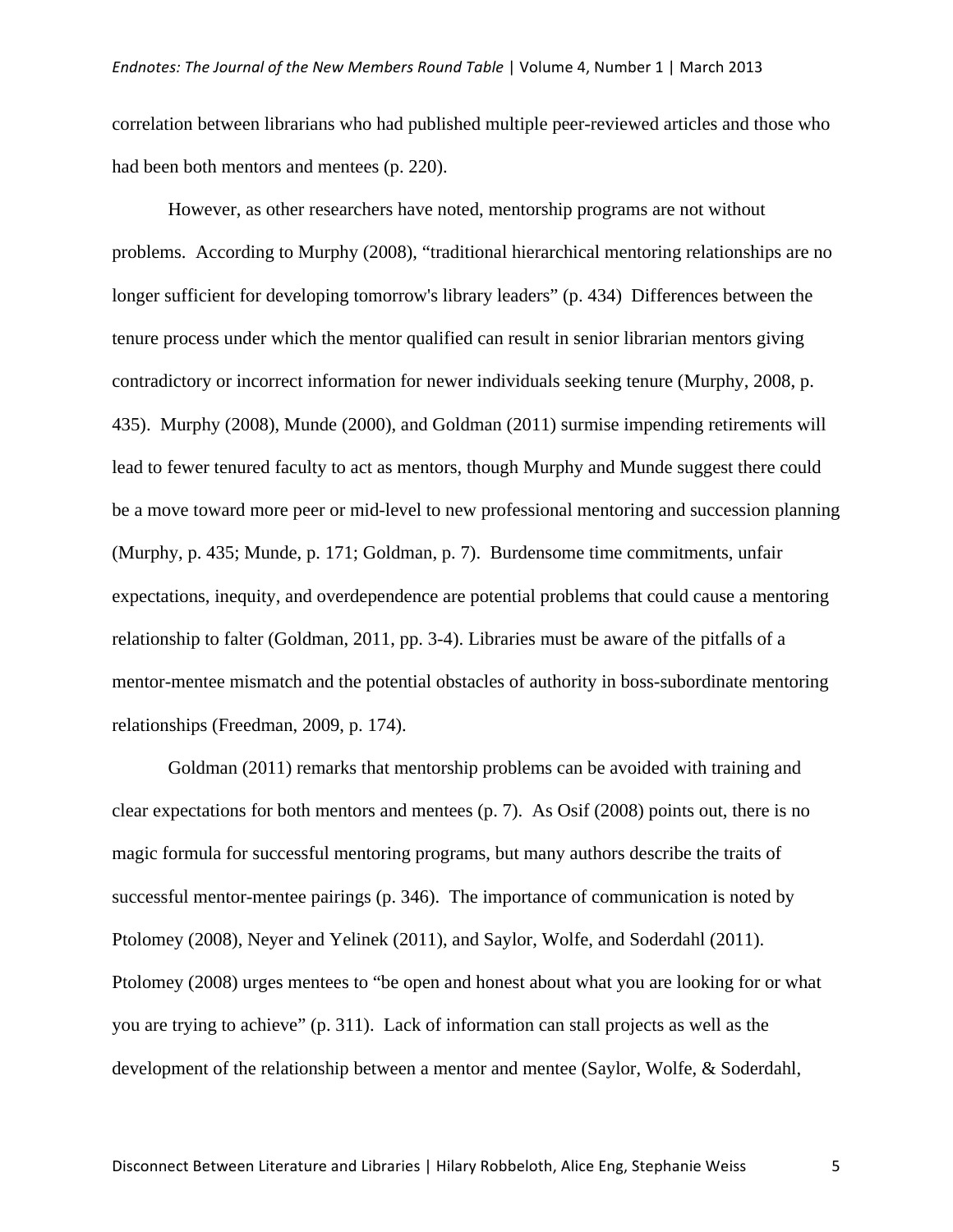2011, p. 569). Neyer and Yelinek (2011) note that good interpersonal skills and solid professional skills are equally important and suggest encouraging more experienced librarians to mentor by providing continuing education in mentoring (p. 220). Neyer continues, "most effective mentoring relationships were based on taking the time for the relationship, sharing interests, and having mutual respect for each other." Goldman (2011) also suggests mentors and mentees having reasonable time commitment expectations, mutual respect, and willingness to listen and learn from each other (p. 5).

In Munde's 2000 article on establishing a mentoring program, academic libraries were asked to consider "organizational mentoring" over programs solely developed for orientation or promotion and tenure mentoring (p. 173). Munde's concept of organizational mentoring is "organization-wide mentoring designed to achieve the organization's leadership goals and meet its existing and future personnel needs." Organizational mentoring prepares both staff and librarians for redeployment in new types of positions, predicted vacancies, and interim leadership posts (Munde, 2000, p. 173). Organizational mentoring benefits librarianship generally by developing staff not only for their home institutions but also for future positions in an evolving profession (Munde, 2000, p. 173). Doolittle, Graham, Mendelsohn, Snowden, & Stone (2009) describe how to create a "culture of mentoring" and a formal mentoring program, suggesting good communication from management, clearly defined roles and responsibilities, a reward system, and keeping goals measurable for assessment purposes (pp. 29-31).

Examples and models for mentorship programs in academic libraries are reported in several articles. Most academic library mentoring programs focus either on new librarians or on promotion and tenure mentor program, and many have both, including programs at California State University Long Beach (CSULB), the University of Delaware, Pennsylvania State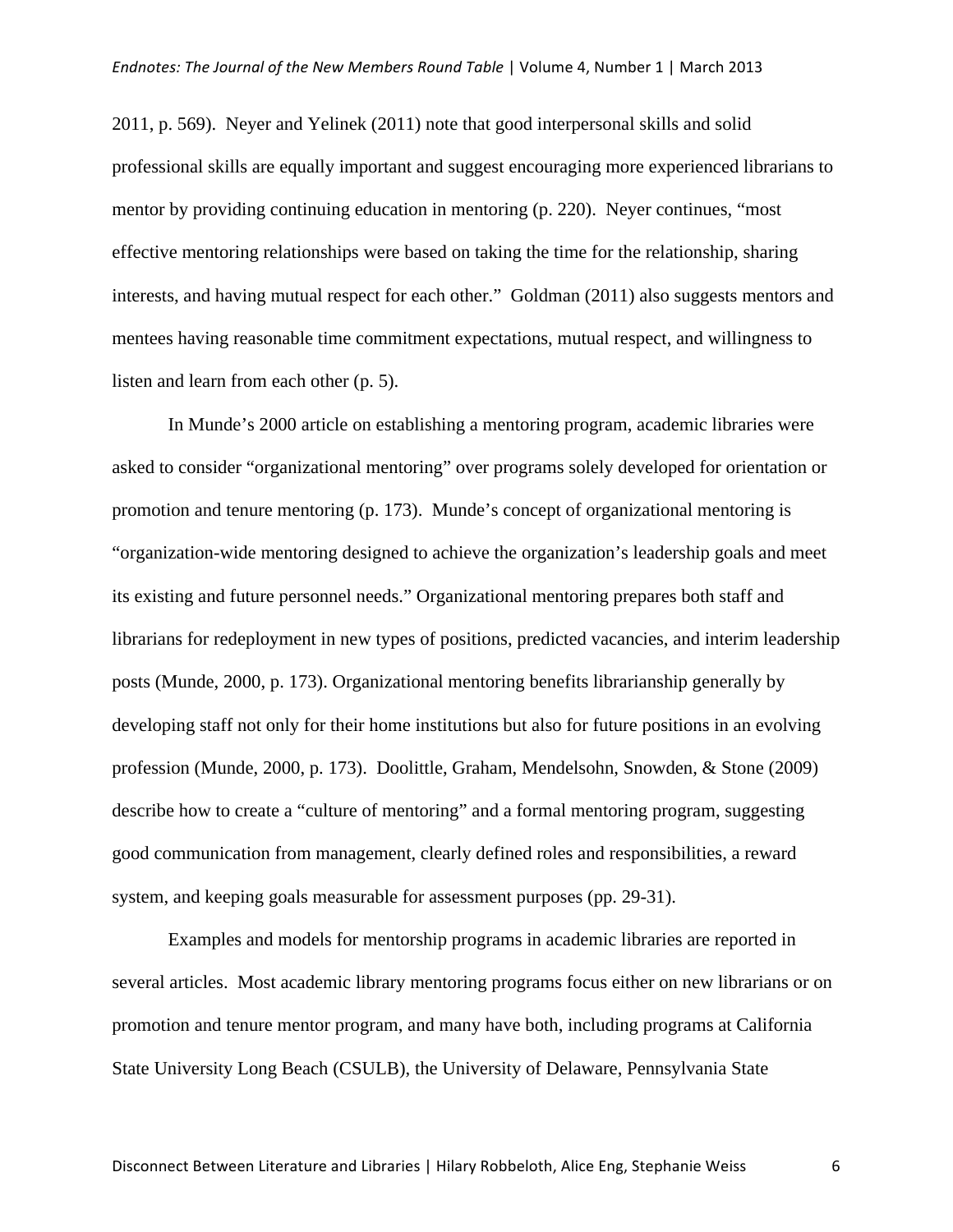University, Colorado State University, Louisiana State University, Yale University, and the University of Utah (Osif, 2008). CSULB librarians designed and implemented a Resource Team Model of mentoring, which provides a trio of senior librarians to support and train a new librarian in their first six months (Bosch, Ramachandran, & Wakiji, 2010, p. 59). The University of California Los Angeles Senior Fellows Program mentors experienced or senior librarians for positions of higher leadership posts such as directorship or dean (Rumble & MacEwan, 2008, p. 272). In order to revitalize their mentoring program, Kansas State University (KSU) Libraries employed tactics such as group mentoring to cover the basic information, volunteer mentors to ensure real interest, written guidelines on program structure such as regular meetings and relationship expectations, and the ability of anyone to ask the Professional Development Committee for reassignment (Farmer, Stockham, & Trussell, 2009, p. 10).

The peer-mentoring model is also mentioned as a means for peers to collaborate and get feedback, particularly when participants have common research interests. Lieberthal (2009) highlights the peer-mentoring model as a way to counter shrinking numbers of seasoned mentors due to retirements and creation of new positions for which there is no apparent mentor (p. 33). The Junior Faculty Research Roundtable (JFRR) of the Library Association of the City University of New York (LACUNY) is a peer-mentoring group for junior library faculty at the colleges and graduate schools of the City University of New York (CUNY). JFRR facilitates structured discussions centered on scholarship (Cirasella & Smale, 2011).

Associations are a place mentees may turn to for both formal and informal mentorship. Although the mentorship is often informal in library associations, which by their nature provide the vital element of a professional social network, formal programs tend to last longer (Zabel, 2008). According to Zabel's s 2008 study, the American Association of School Librarians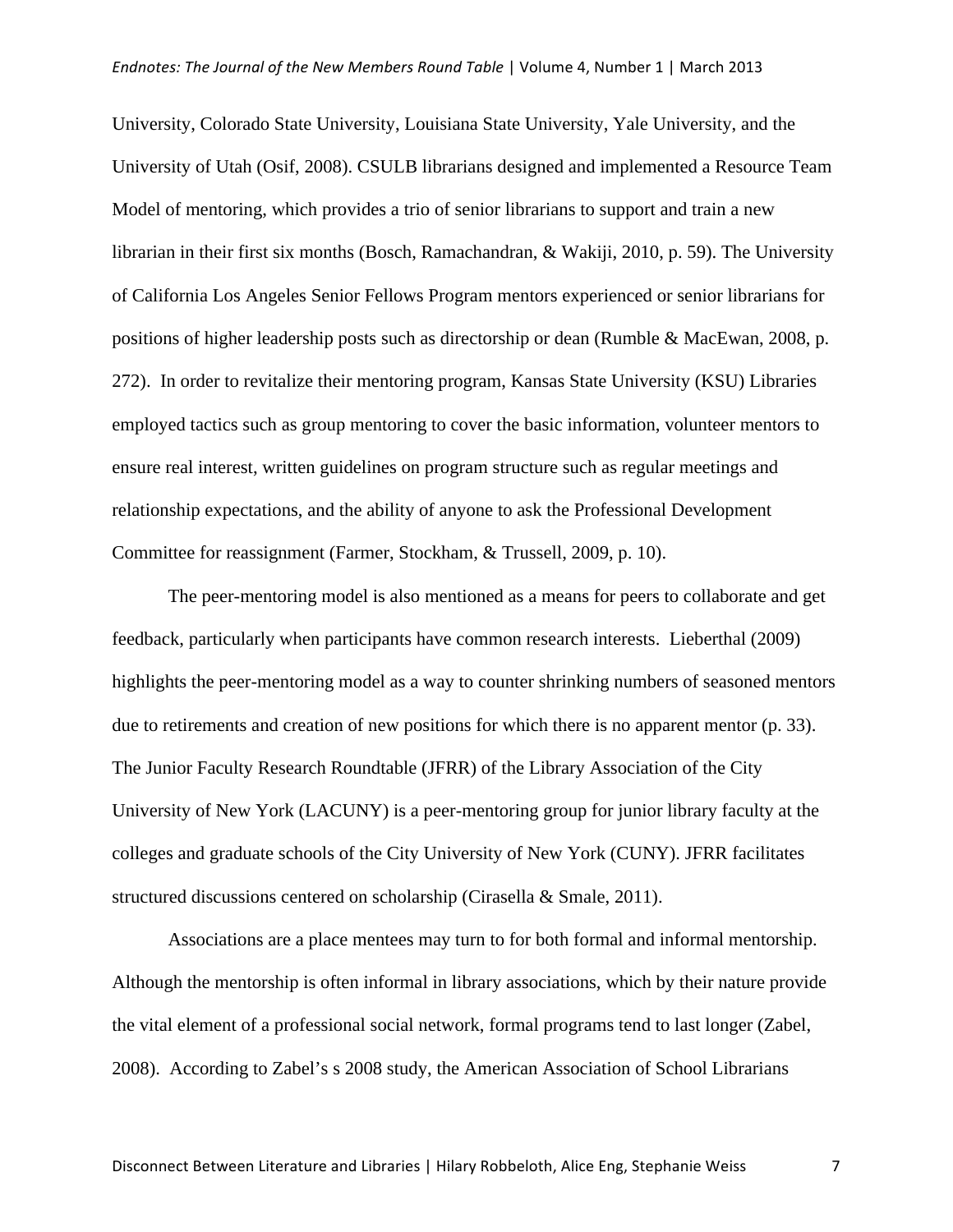(AASL), ACRL, the Library Leadership and Management Association (LAMA), the Library Information Technology Association (LITA), and the Association for Library Collections and Technical Services (ALCTS) have formal programs. The New Members Round Table (NMRT) has two formal programs. Some sections of the Reference and User Services Association (RUSA) have programs but there is no division-wide program. The American Association of Law Libraries (AALL) has a program and also hosts a Newer Law Librarians Conference held in conjunction with the AALL annual meeting. The Medical Library Association (MLA) has a mentoring database of members by specialty and geographic location allowing members to connect with mentors on their own initiative (Zabel, 2008, pp. 353-358).

#### **Results**

The purpose of this study was to determine the availability of formal mentoring programs to academic librarians. The study investigated whether four types of organizations had formal programs and if there were enough mentors to be matched to mentees, as well as program duration and who is being mentored. Data was analyzed as a whole and by type of organization to determine if type of organization correlated with higher likelihood of offering a formal mentoring program.

One hundred and twenty-two (122) organizations were contacted via phone, email, and chat, and ninety-two (92) provided responses, for an overall response rate of 75%. The lowest response rate, 41%, came from library and information science graduate schools, likely due to the time of year (summer) and the method used to contact (email). Residency programs, academic libraries, and associations, had response rates of 100%, 96%, and 100% respectively (see Appendix A).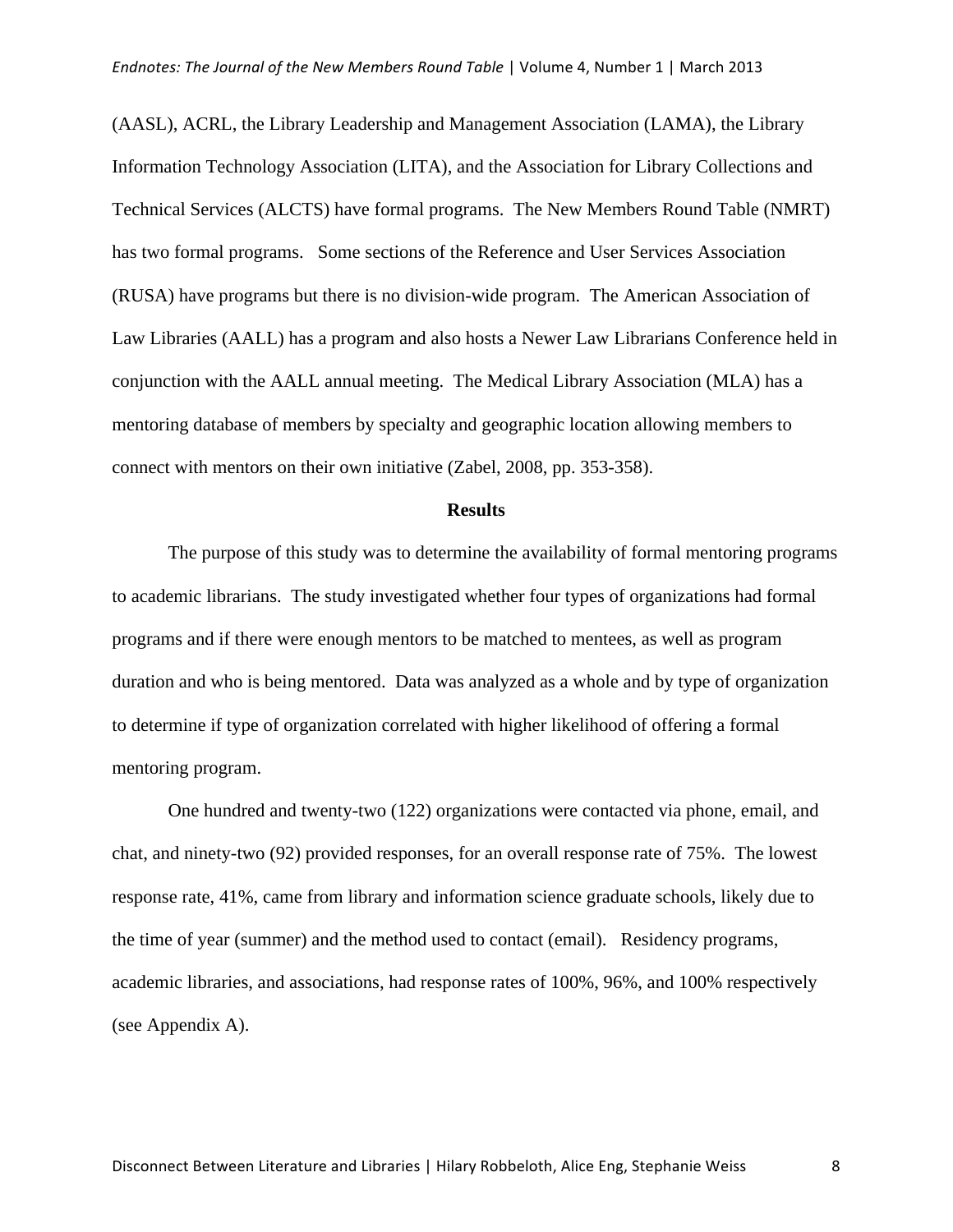Sixty-one percent of the respondents did not have formal mentoring programs. As illustrated in Table 1, of the 92 organizational leaders interviewed, 36% did have programs and were able to answer the remaining survey questions. More than half, 55%, of those with programs were meeting the demand. Programs ran anywhere from eight weeks to more than 2 years. Programs were generally held for all librarians or for people new to the field.

| <b>Table 1.</b> Summary of Survey Data from Organizations Overall       |    |                |    |                    |   |                                                                                                                   |        |
|-------------------------------------------------------------------------|----|----------------|----|--------------------|---|-------------------------------------------------------------------------------------------------------------------|--------|
| Do you have an official<br>mentoring program?                           |    | Is demand met? |    | How long is it?    |   | Who are being<br>mentored?                                                                                        |        |
| N <sub>0</sub>                                                          | 56 | Yes            | 20 | 2-3 years          |   | All librarians                                                                                                    | 14     |
| Yes                                                                     | 36 | N <sub>o</sub> | 5  | 2 years            | 8 | New librarians                                                                                                    | 7      |
|                                                                         | 92 | Unknown        | 11 | 1 year minimum     | 3 | <b>Students</b>                                                                                                   | 4      |
| (Did not respond: 30)<br>(Total contacted: 122)<br>(Response rate: 75%) |    |                |    | 1 year<br>12 weeks | 9 | Medical librarian<br>needs accreditation<br>Librarians,<br>untenured<br>Newly hired, any<br>level<br>Undetermined | 1<br>8 |

## *Residencies and Fellowships*

According to the ACRL Residency Interest Group, residency programs are one or two year programs "designed to provide a broad range of experiences in academic and research librarianship for early-career librarians" (ACRL, 2012). By looking at the ACRL Residency Interest Group webpage and the ALA website, following leads, and making phone calls, nine programs were identified as being active. Contacts for these programs were interviewed by phone.

Five out of nine residency programs had formal mentoring programs. The residency programs lasted two years and mentoring happened during the entire duration (see Table 2).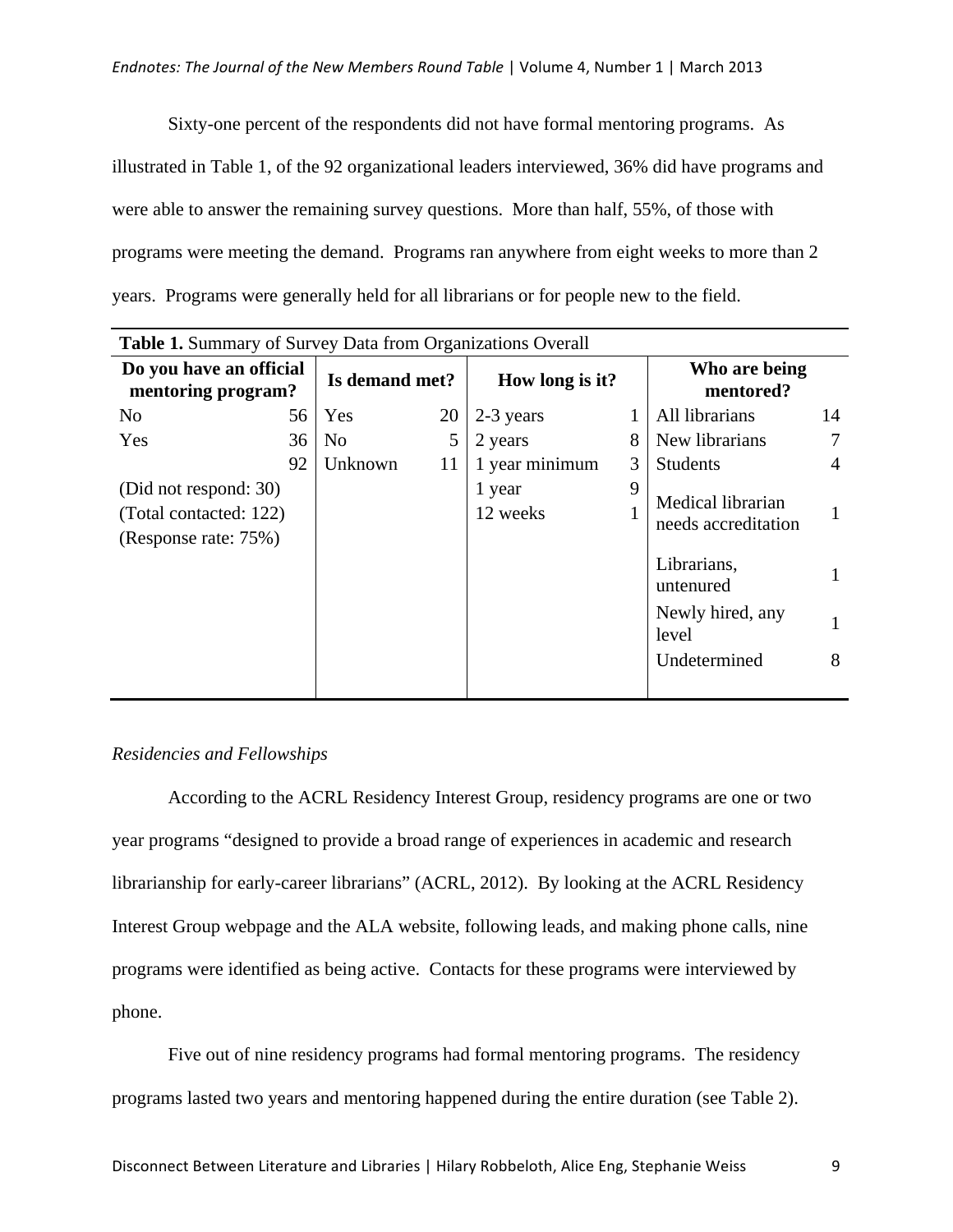#### *Endnotes: The Journal of the New Members Round Table* | Volume 4, Number 1 | March 2013

| <b>Table 2.</b> Residencies & Fellowships     |   |                |                      |   |                            |  |
|-----------------------------------------------|---|----------------|----------------------|---|----------------------------|--|
| Do you have an official<br>mentoring program? |   | Is demand met? | How long is it?      |   | Who are being<br>mentored? |  |
| N <sub>0</sub>                                |   | Yes            | 2-3 years<br>2 years |   | Resident/fellow            |  |
| Yes                                           |   |                |                      | 4 |                            |  |
|                                               | 9 |                |                      |   |                            |  |
| (Did not respond: 0)                          |   |                |                      |   |                            |  |
| (Total contacted: 9)                          |   |                |                      |   |                            |  |
| (Response rate: 100%)                         |   |                |                      |   |                            |  |

#### *Academic Libraries*

Academic libraries were identified from "top" and "best" lists from ACRL and the Princeton Review. A total of twenty-seven libraries were contacted and all but one responded. Slightly less than half, 46%, had formal mentoring programs. The majority of respondents felt the known demand was met. In this setting, programs lasted one or more years, and mentees included untenured, newly hired, and all librarians (see Table 3).

| <b>Table 3.</b> Academic Libraries            |    |                |    |                 |   |                            |   |  |  |  |
|-----------------------------------------------|----|----------------|----|-----------------|---|----------------------------|---|--|--|--|
| Do you have an official<br>mentoring program? |    | Is demand met? |    | How long is it? |   | Who are being<br>mentored? |   |  |  |  |
| N <sub>0</sub>                                | 14 | Yes            | 10 | 1 year          | 4 | All librarians             | 8 |  |  |  |
| Yes                                           | 12 | Unknown        |    | 1 year minimum  |   | Librarians,<br>untenured   |   |  |  |  |
|                                               | 26 |                | 12 | 2 years         |   | New librarians             |   |  |  |  |
| (Did not respond: 1)                          |    |                |    | Undetermined    | 6 | Newly hired, any<br>level  |   |  |  |  |
| (Total contacted: 27)                         |    |                |    |                 |   | Undetermined               |   |  |  |  |
| (Response rate: 96%)                          |    |                |    |                 |   |                            |   |  |  |  |

#### *Librarian Associations*

Thirty-seven library associations that offer programs for academic librarians were contacted and all responded to interview questions. The majority, 62%, did not offer formal mentoring programs, although informal mentoring is likely to occur. Of the fourteen programs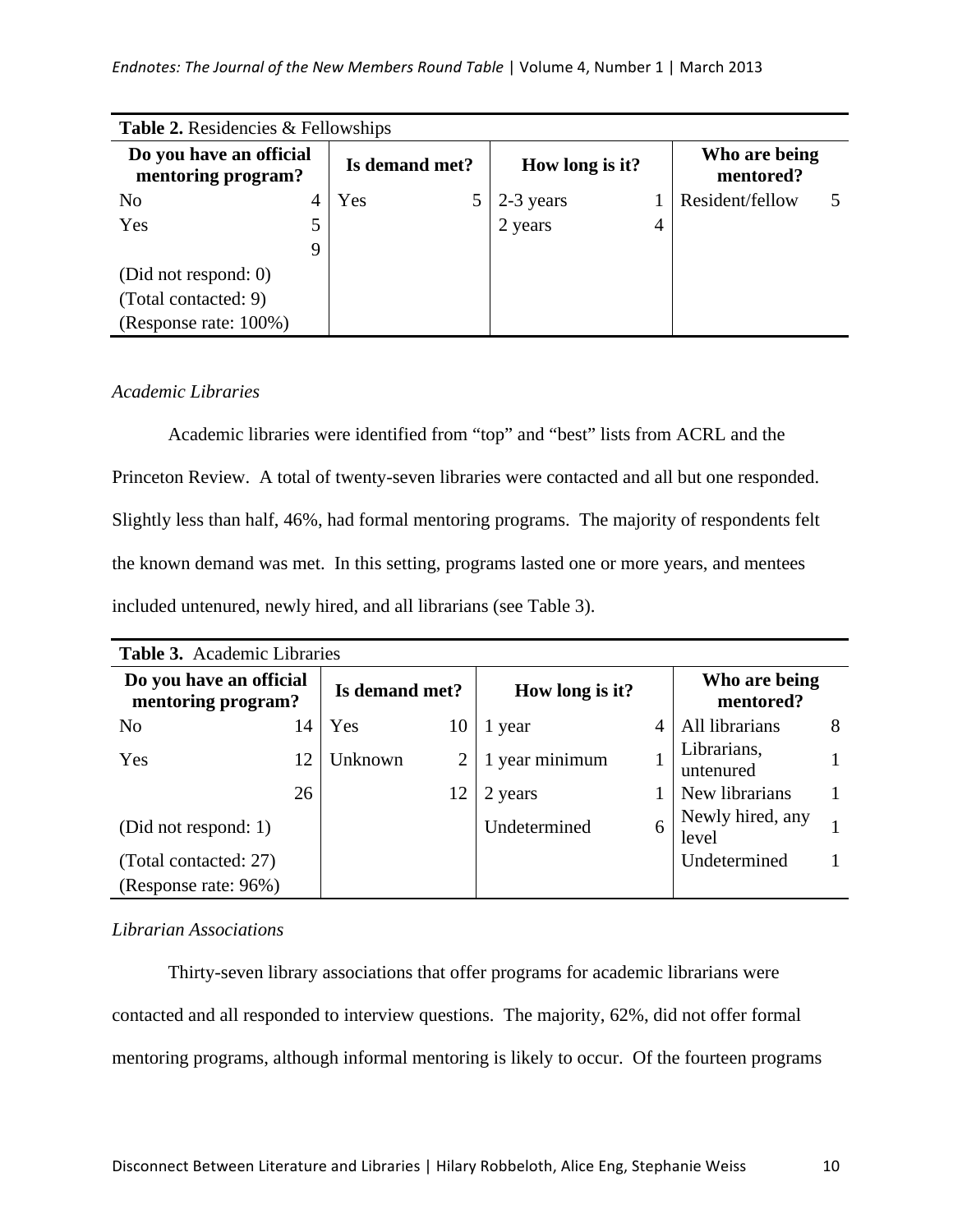offered, 64% felt they meet known demand. Programs typically last from one to two years (see Table 4).

| <b>Table 4.</b> Librarian Associations        |    |                |                |                               |                |                                          |   |
|-----------------------------------------------|----|----------------|----------------|-------------------------------|----------------|------------------------------------------|---|
| Do you have an official<br>mentoring program? |    | Is demand met? |                | How long is it?               |                | Who are being<br>mentored?               |   |
| N <sub>0</sub>                                | 23 | Yes            | 9              | 1 year                        |                | All librarians                           | 6 |
| Yes                                           | 14 | N <sub>o</sub> | $\overline{2}$ | 1 year minimum                |                | New librarians                           | 6 |
|                                               | 37 | Unknown        | 3              | 2 years                       |                | Medical librarian<br>needs accreditation |   |
| (Did not respond: 0)                          |    |                |                | Dependent on<br>accreditation | $\overline{2}$ | Undetermined                             |   |
| (Total contacted: 37)                         |    |                |                | Undetermined                  | $\overline{4}$ |                                          |   |
| (Response rate: 100%)                         |    |                |                |                               |                |                                          |   |

## *Library and Information Science Graduate Schools*

Twenty library and information science graduate schools answered survey questions via email. Seventy-five percent did not offer formal mentoring programs, though most have alternatives such as internship and practicum opportunities that may lead to informal mentoring. Three of the five programs did not feel like demand was met. Programs lasted from a quarter or semester to two years (See Table 5).

| <b>Table 5.</b> Library and Information Science Graduate Schools |    |                |                        |                |                            |  |
|------------------------------------------------------------------|----|----------------|------------------------|----------------|----------------------------|--|
| Do you have an official<br>mentoring program?                    |    | Is demand met? | How long is it?        |                | Who are being<br>mentored? |  |
| N <sub>0</sub>                                                   | 15 | N <sub>0</sub> | Quarter or<br>Semester | $\overline{2}$ | <b>Students</b>            |  |
| Yes                                                              |    | Yes            | 1 year minimum         |                |                            |  |
|                                                                  | 20 | Unknown        | 2 years                |                |                            |  |
| (Did not respond: 29)                                            |    |                | Undetermined           |                |                            |  |
| (Total contacted: 49)                                            |    |                |                        |                |                            |  |
| (Response rate: 41%)                                             |    |                |                        |                |                            |  |
|                                                                  |    |                |                        |                |                            |  |

# **Table 5.** Library and Information Science Graduate Schools

# **Discussion**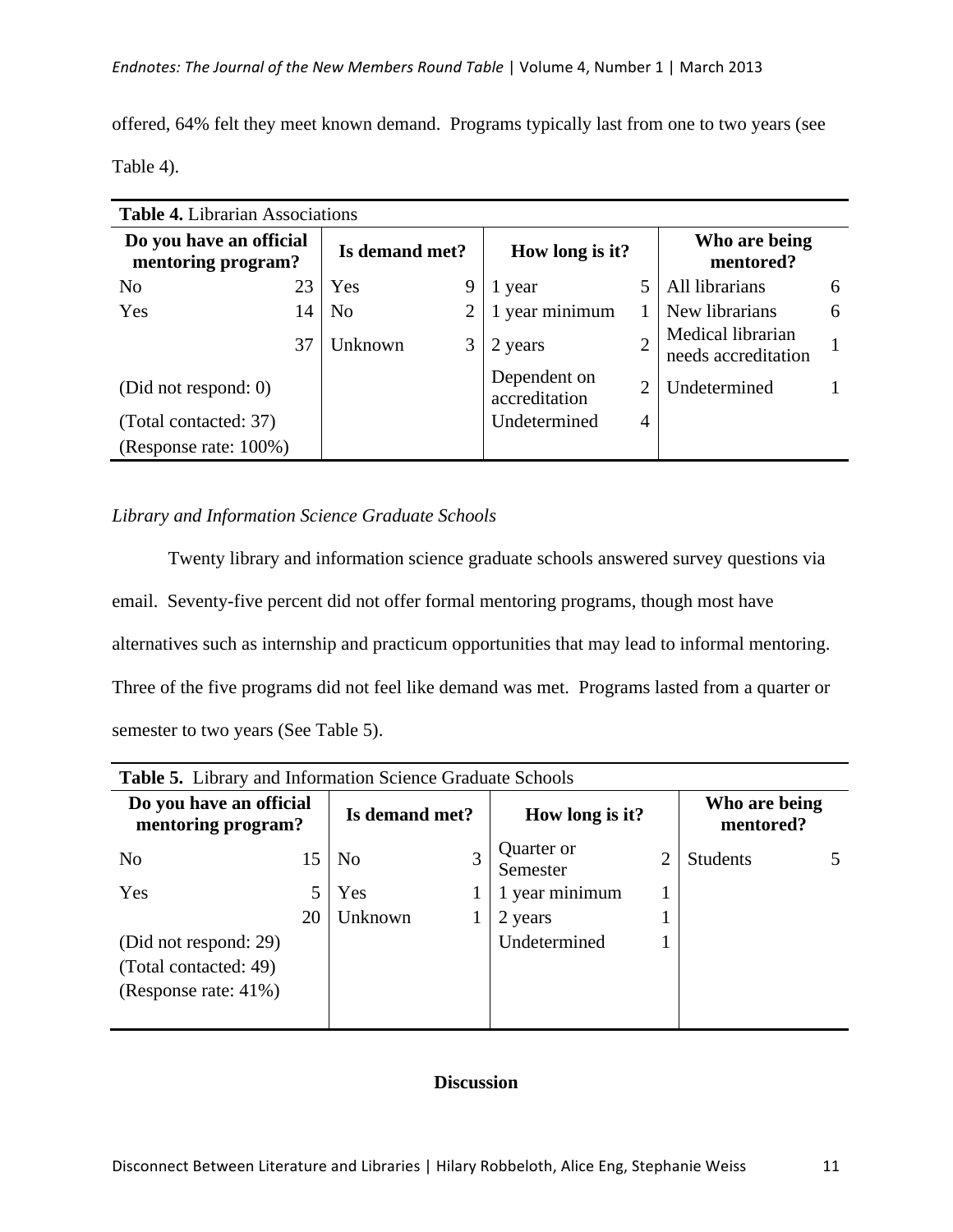This study was limited by a short time frame (one month), dependence on volunteered information, and narrow scope. The successful fulfillment of mentoring needs is difficult to assess, since it was reported by administrators of programs, not participants. Email inquiries had the lowest response rate. Future studies might benefit from a larger sample size, longer time frame, and inclusion of participants in mentoring. This study scratches the surface of the state of mentorship programs. There is room for further research that could focus on informal mentoring programs, or on all types of programs including pre-professional internships.

Although not without its problems, mentoring is valuable to both mentors and mentees. Librarians at all levels gain from access to mentors in a formalized program to ease transition and processes that are overwhelming such as tenure or promotion. Better prepared librarians overcome challenges and contribute to the field, benefiting library organizations and the profession as a whole. While the value of mentoring is reported by the literature, the majority of library organizations nevertheless do not offer formal mentoring programs. This seems inconsistent and poses a challenge to the library profession. This survey indicates a lack of available formal mentorship programs, and that finding a formal mentorship program is difficult for academic librarians.

Part of the problem is in the ambiguity of the term. Mentoring is sometimes confused with job orientations such as providing new employees with basic directional information, but guidance should support the mentee's career. There may be expectations from administration that librarians will create their own mentoring relationships, want the ability to pick their own mentors, or that supervisors are acting as mentors already. Further qualitative research should be done to provide insight into these and other possible reasons, such as a lack of resources or interest.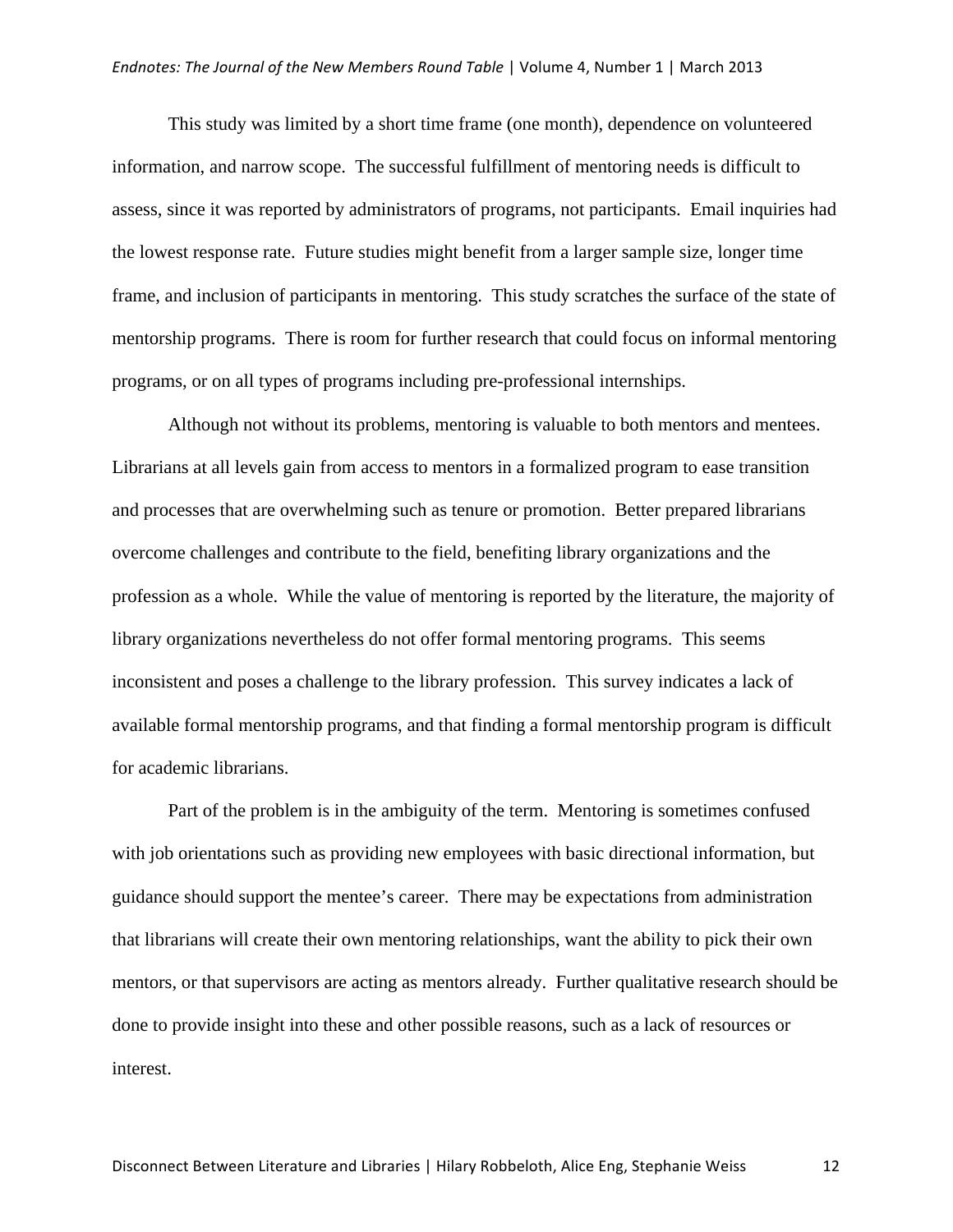If an employer does not provide access to mentors, new and transitioning librarians may need to consider turning to a professional association (see Appendix B for a list of websites). If libraries do not offer programs, they could offer suggestions of appropriate alternatives. Informal mentoring requires mentees to initiate the relationship, but also provide afore mentioned benefits when a formal program is absent.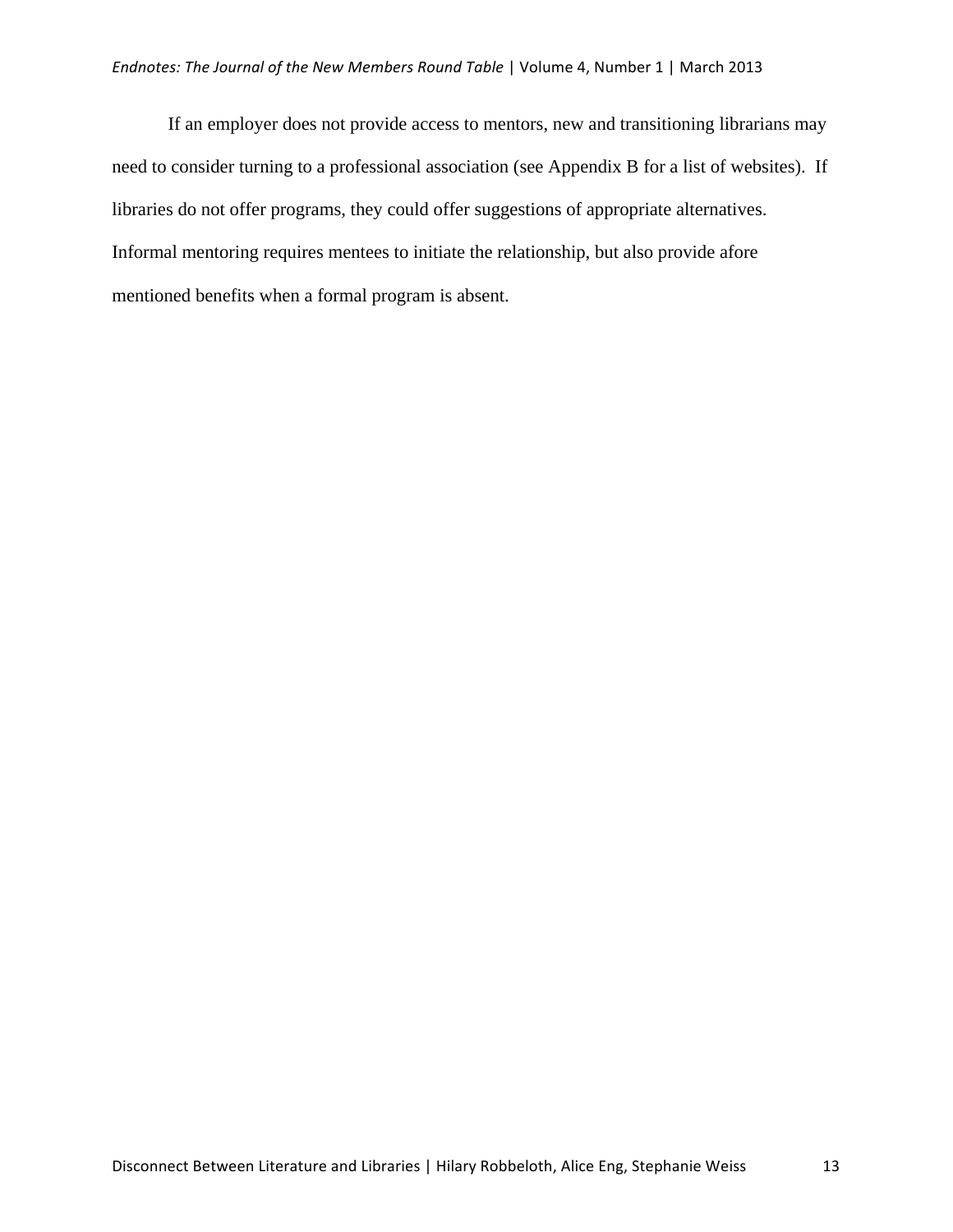#### **References**

- American Library Association. (2011). Internships and Residencies. Retrieved from http://wikis.ala.org/spectrum/index.php/Internships\_and\_Residencies
- Association of College & Research Libraries (n.d). Excellence in libraries award. Retrieved from http://www.ala.org/acrl/awards/achievementawards/excellenceacademic

Association of College & Research Libraries Residency Interest Group. (n.d.)

Programs. Retrieved from http://acrl.ala.org/residency/?page\_id=2723

- Association of Research Libraries. (2011). Library investment index 2002-03 through 2009-10. Retrieved from http://www.arl.org/stats/index/index.shtml
- Bosch, E. K., Ramachandran, H., Luévano, S., & Wakiji, E. (2010). The resource team model: An innovative mentoring program for academic librarians. *New Review of Academic Librarianship, 16*(1), 57-74. doi: 10.1080/13614530903584305
- Cirasella, J., & Smale, M. (2011). Peers don't let peers perish: Encouraging research and scholarship among junior library faculty. *Collaborative Librarianship, 3*(2), 98-109.
- Doolittle, E. M., Graham, J., Martin, A., Mendelsohn, H., Snowden, K., & Stone, A. (2009). Creating a culture of mentoring @ your library. *Southeastern Librarian*, *57*(1), 29-38.
- Farmer, D., Stockham, M., & Trussell, A. (2009). Revitalizing a mentoring program for academic librarians. *College & Research Libraries, 70*(1), 8-24.

Freedman, S. (2009). Effective mentoring. *IFLA Journal, 35*(2), 171-182. doi: 10.1177/0340035209105672

Goldman, C. (2011). First-year library mentorship opportunities. *Urban Library Journal*, 17(1), 1-11. Retrieved from http://ojs.cunylibraries.org/index.php/ulj/article/view/57/pdf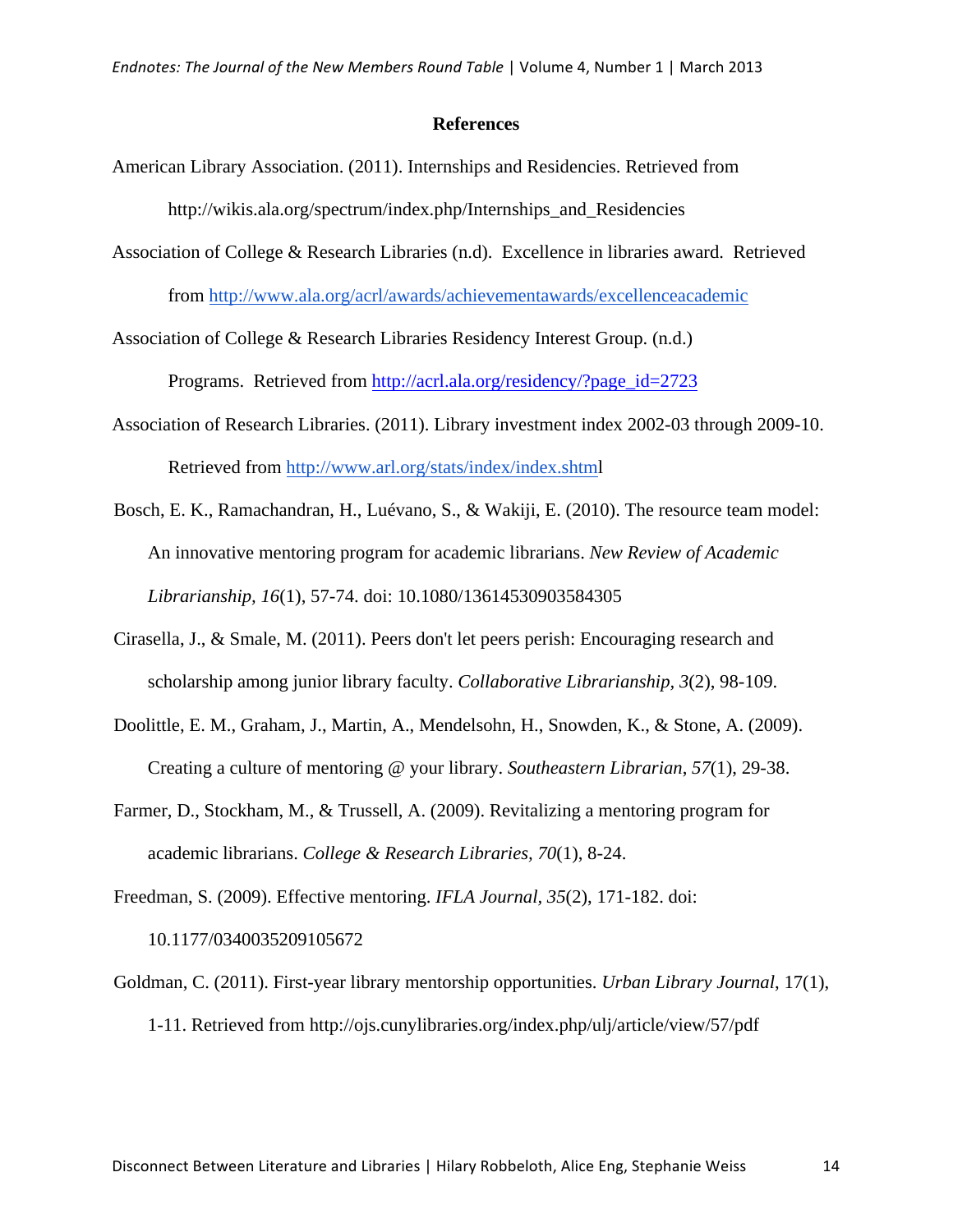- Keener, M., Johnson, V., & Collins, B. L. (2012). In-house collaborative mentoring. *College & Research Libraries News, 73*(3), 134-146.
- Lee, M. (2009). Growing librarians: Mentorship in an academic library. *Library Leadership & Management, 23*(1), 31-37.
- Lieberthal, S. P. (2009). Perspectives on peer support for tenure-track librarians: The annual "juniors'" retreat at Stony Brook University. *Collaborative Librarianship*, *1*(2), 30-47.
- Mavrinac, M. (2005). Transformational Leadership: Peer mentoring as a values-based learning process. *Libraries and the Academy*, *5*(3) 391–404.
- Munde, G. (2000). Beyond mentoring: Toward the rejuvenation of academic libraries. *Journal of Academic Librarianship, 26*(3), 171-175. doi: 10.1016/S0099-1333(00)00095-1
- Murphy, S. A. (2008). Developmental relationships in the dynamic library environment: Reconceptualizing mentoring for the future. *Journal of Academic Librarianship, 34*(5), 434- 437.
- Neyer, L., & Yelinek, K. (2011). Beyond boomer meets NextGen: Examining mentoring practices among Pennsylvania academic librarians. *Journal of Academic Librarianship, 37*(3), 215-221.

Osif, B. A. (2008). Successful mentoring programs: Examples from within and without the academy. *Journal of Business & Finance Librarianship, 13*(3), 335-347. doi: 10.1080/08963560802183096

- Ptolomey, J. (2008). Mentoring: Supporting the library and information professional? *Health Information & Libraries Journal, 25*(4), 309-312. doi: 10.1111/j.1471-1842.2008.00826.x
- Robinson, T. E. (2011). Mentoring aspiring new librarians: One-on-one relationships that matter. *Alki, 27*(3), 13-14.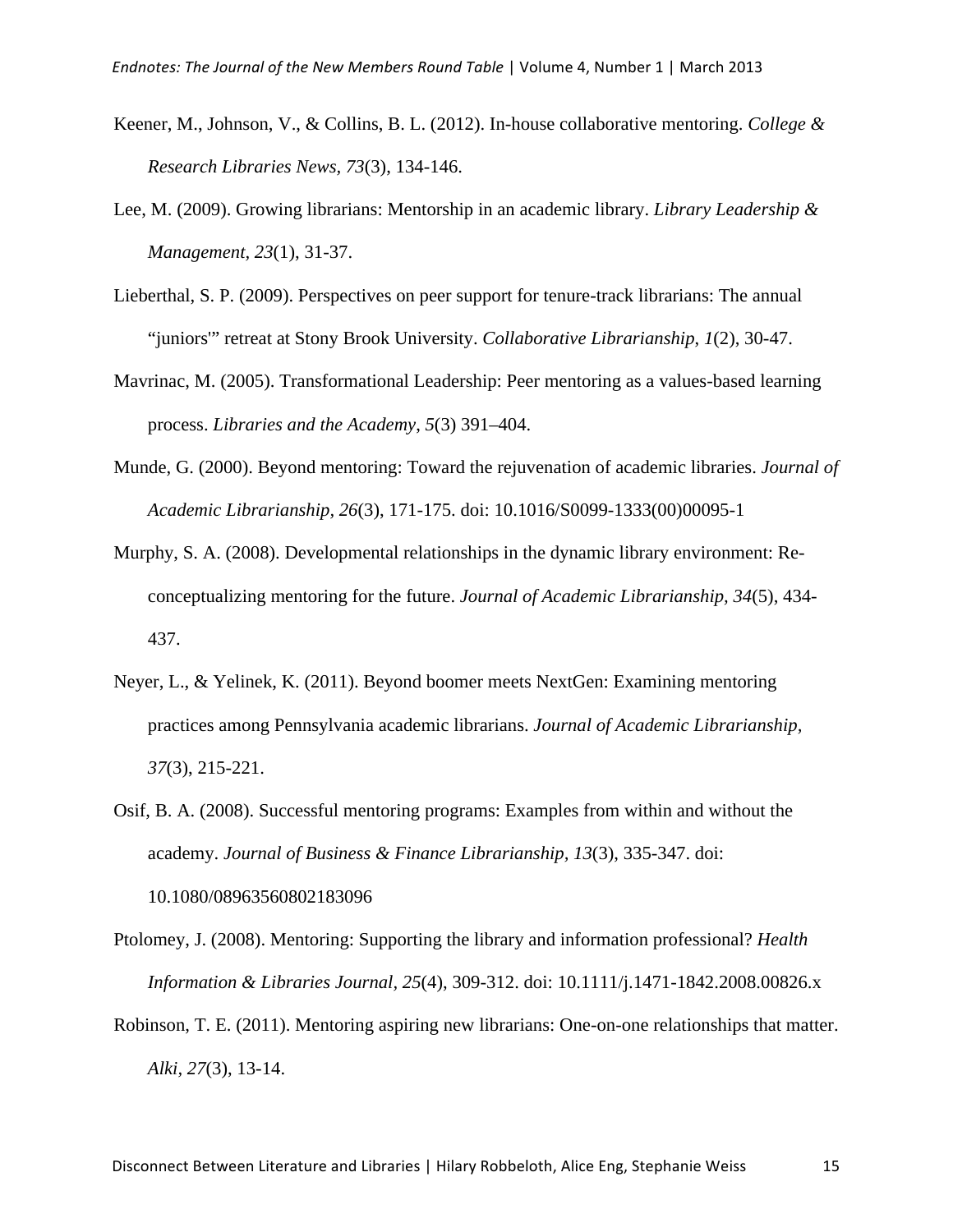- Rumble, J., & MacEwan, B. (2008). The UCLA senior fellows program. *Journal of Business & Finance Librarianship, 13*(3), 271-286. doi: 10.1080/08963560802183237
- Saylor, N., Wolfe, J., & Soderdahl, P. (2011). Mentoring, it's a good thing. *College & Research Libraries News*, 72(10), 566-570.

Stephens, M. (2011). The role of mentoring. *Library Journal, 136*(15), 38-38.

- The 10 colleges with the best libraries: Princeton review list. (2012, January 17). *Huffington Post*. Retrieved from http://www.huffingtonpost.com/2012/01/17/the-10-colleges-with-the- \_n\_1210225.html
- Zabel, D. (2008). The mentoring role of professional associations. *Journal of Business & Finance Librarianship, 13*(3), 349-361. doi: 10.1080/08963560802183187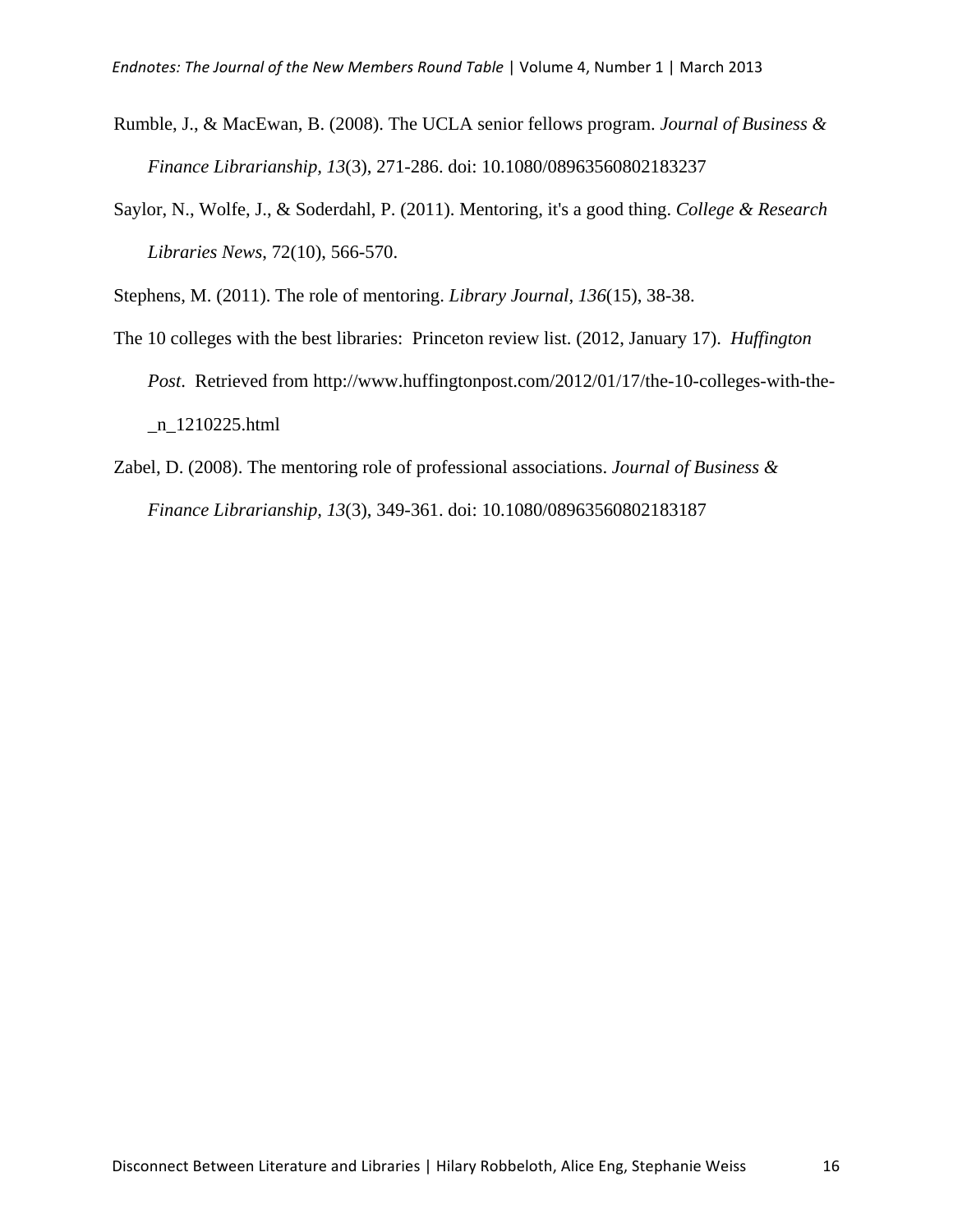| <b>Table 1.</b> Summary of Survey Data from Organizations Overall       |    |                |    |                    |   |                                                 |    |  |  |  |
|-------------------------------------------------------------------------|----|----------------|----|--------------------|---|-------------------------------------------------|----|--|--|--|
| Do you have an<br>official mentoring<br>program?                        |    | Is demand met? |    | How long is it?    |   | Who are being<br>mentored?                      |    |  |  |  |
| N <sub>0</sub>                                                          | 56 | Yes            | 20 | 2-3 years          |   | All librarians                                  | 14 |  |  |  |
| Yes                                                                     | 36 | N <sub>0</sub> | 5  | 2 years            | 8 | New librarians                                  | 7  |  |  |  |
|                                                                         | 92 | Unknown        | 11 | 1 year minimum     | 3 | <b>Students</b>                                 | 4  |  |  |  |
| (Did not respond: 30)<br>(Total contacted: 122)<br>(Response rate: 75%) |    |                |    | 1 year<br>12 weeks | 9 | <b>Medical Librarian</b><br>needs accreditation |    |  |  |  |
|                                                                         |    |                |    |                    |   | Librarians,<br>untenured                        |    |  |  |  |
|                                                                         |    |                |    |                    |   | Newly hired, any<br>level                       |    |  |  |  |
|                                                                         |    |                |    |                    |   | Undetermined                                    | 8  |  |  |  |

| <b>Table 2.</b> Residencies & Fellowships        |   |                |  |                 |                |                            |  |  |  |  |
|--------------------------------------------------|---|----------------|--|-----------------|----------------|----------------------------|--|--|--|--|
| Do you have an<br>official mentoring<br>program? |   | Is demand met? |  | How long is it? |                | Who are being<br>mentored? |  |  |  |  |
| N <sub>0</sub>                                   | 4 | Yes            |  | 2-3 years       |                | Resident/fellow            |  |  |  |  |
| Yes                                              |   |                |  | 2 years         | $\overline{4}$ |                            |  |  |  |  |
|                                                  | Q |                |  |                 |                |                            |  |  |  |  |
| (Did not respond: 0)                             |   |                |  |                 |                |                            |  |  |  |  |
| (Total contacted: 9)                             |   |                |  |                 |                |                            |  |  |  |  |
| (Response rate: 100%)                            |   |                |  |                 |                |                            |  |  |  |  |

|  | <b>Table 3.</b> Academic Libraries |  |
|--|------------------------------------|--|
|--|------------------------------------|--|

| Do you have an<br>official mentoring<br>program? |    | Is demand met? |    | How long is it? |   | Who are being<br>mentored? |  |
|--------------------------------------------------|----|----------------|----|-----------------|---|----------------------------|--|
| N <sub>0</sub>                                   | 14 | Yes            | 10 | 1 year          |   | All librarians             |  |
| Yes                                              | 12 | Unknown        |    | 1 year minimum  |   | Librarians, untenured      |  |
|                                                  | 26 |                |    | 2 years         |   | New librarians             |  |
| (Did not respond: 1)                             |    |                |    | Undetermined    | 6 | Newly hired, any<br>level  |  |
| (Total contacted: 27)                            |    |                |    |                 |   | Undetermined               |  |
| (Response rate: 96%)                             |    |                |    |                 |   |                            |  |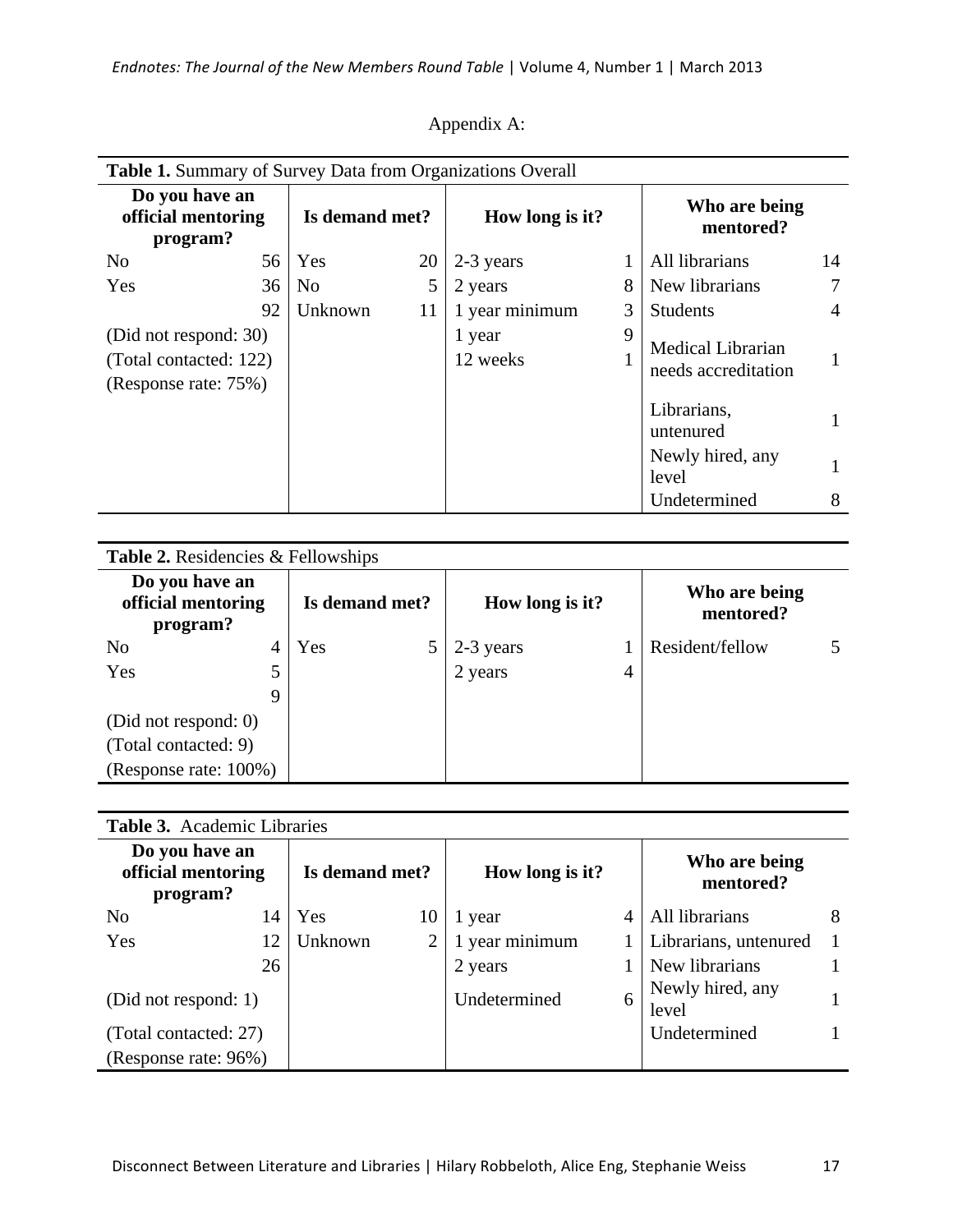| <b>Table 4.</b> Librarian Associations        |    |                |                 |                               |                            |                                          |   |  |  |  |
|-----------------------------------------------|----|----------------|-----------------|-------------------------------|----------------------------|------------------------------------------|---|--|--|--|
| Do you have an official<br>mentoring program? |    | Is demand met? | How long is it? |                               | Who are being<br>mentored? |                                          |   |  |  |  |
| N <sub>o</sub>                                | 23 | Yes            | 9               | 1 year                        |                            | All librarians                           | 6 |  |  |  |
| Yes                                           | 14 | N <sub>0</sub> |                 | 1 year minimum                |                            | New librarians                           | 6 |  |  |  |
|                                               | 37 | Unknown        | $\frac{3}{3}$   | 2 years                       |                            | Medical Librarian<br>needs accreditation |   |  |  |  |
| (Did not respond: 0)                          |    |                |                 | Dependent on<br>accreditation |                            | Undetermined                             |   |  |  |  |
| (Total contacted: 37)                         |    |                |                 | Undetermined                  |                            |                                          |   |  |  |  |
| (Response rate: 100%)                         |    |                |                 |                               |                            |                                          |   |  |  |  |

| <b>Table 5.</b> Library and Information Science Graduate Schools |    |                |   |                                               |  |                 |  |
|------------------------------------------------------------------|----|----------------|---|-----------------------------------------------|--|-----------------|--|
| Do you have an official<br>mentoring program?                    |    | Is demand met? |   | Who are being<br>How long is it?<br>mentored? |  |                 |  |
| N <sub>0</sub>                                                   | 15 | N <sub>0</sub> | 3 | <b>Quarter or Semester</b>                    |  | <b>Students</b> |  |
| Yes                                                              |    | Yes            |   | 1 year minimum                                |  |                 |  |
|                                                                  | 20 | Unknown        |   | 2 years                                       |  |                 |  |
| (Did not respond: 29)                                            |    |                |   | Undetermined                                  |  |                 |  |
| (Total contacted: 49)                                            |    |                |   |                                               |  |                 |  |
| (Response rate: 41%)                                             |    |                |   |                                               |  |                 |  |
|                                                                  |    |                |   |                                               |  |                 |  |